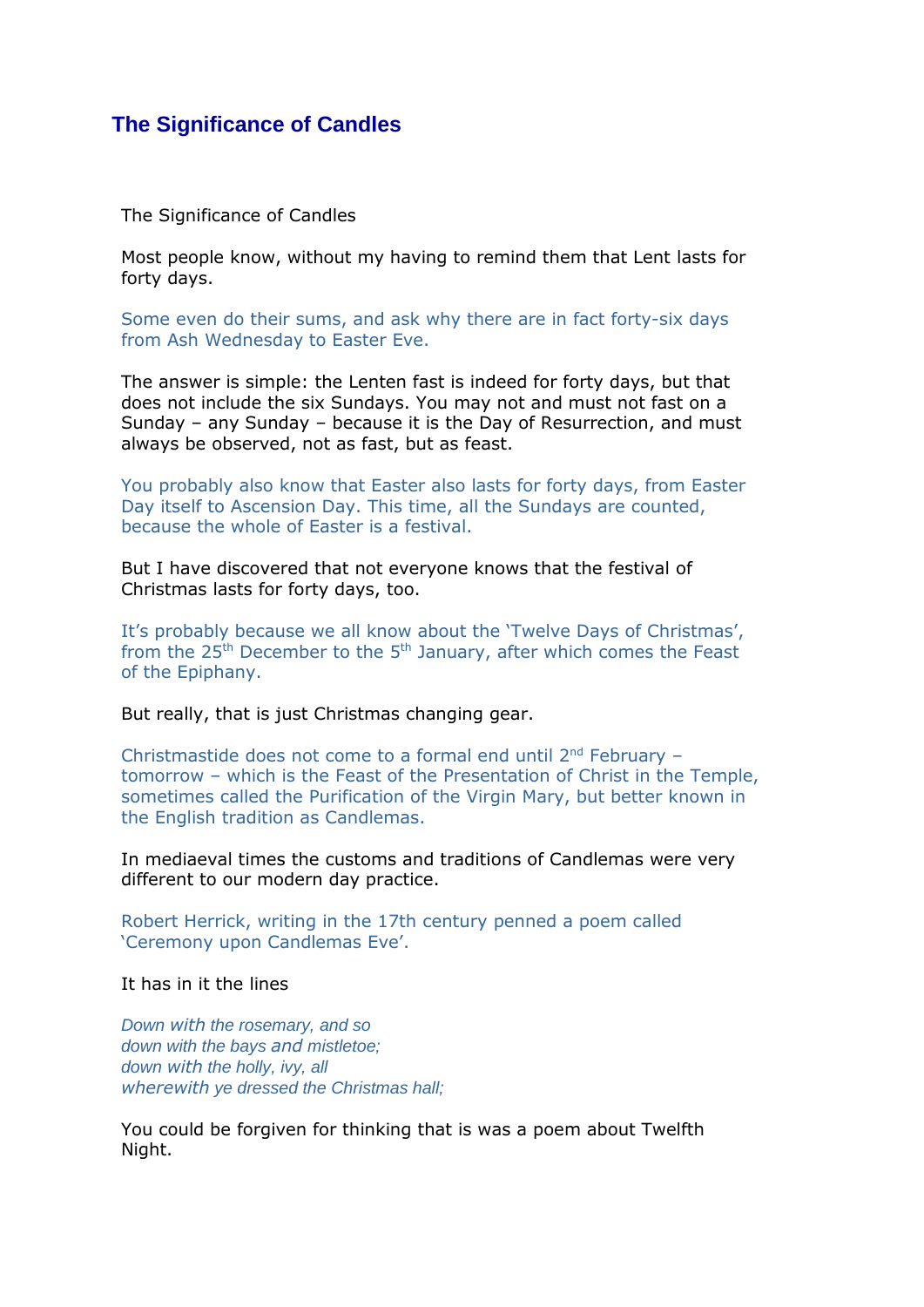But in Herrick's time, the tradition was to keep the Christmas decorations up for 40 days.

Then, on 2 February, the last day of Christmas, they took them down and, in some rural parts of England at least, burnt them: bonfires to light up dark nights in honour of Christ the world's true light.

There were elaborate ceremonies of blessing tapers and carrying them in procession to light up churches together with much partying, all in the name of acknowledging Jesus' presentation in the Temple, and Simeon's recognition of him as 'a light to lighten the Gentiles'.

And I have no doubt that in its time, this Church might well have seen many glorious Candlemas celebrations

And really, if we are going to be true to our tradition, we should not put the Crib away until Candlemas.

And that is why, on this, the Sunday before Candlemas, the Lectionary goes into reverse as it were, and having already given us Jesus' baptism, now takes us back to the Holy Family's visit to the Temple for the ceremony of purification – a ritual closely associated with Christ's birth.

The mediaeval celebrations of Candlemas changed dramatically at the Reformation which, whilst it may have brought many blessings to the English Church, also brought several sillinesses.

One such was a suspicion of symbolism, which was extended even to candles on the altar – or, rather, table, as 'altar' too had became a suspect word.

And I think that to be a great shame for there is a deal of significance associated with altar candles.

In this day and age, we take them for granted as little specks of ornamental light in an electric world; but I would venture to suggest that, flickering little lights though they are, they preach a powerful sermon.

We need to see Candlemas as the third great celebration of the coming of the Light of the World.

The first is Christmas.

At Christmas, the Light shone in the darkness, but only a few received it: Mary and Joseph and the shepherds at the manger.

The second is the Epiphany.

At the Epiphany, the Light cast its bright beams on the Church, on the New Jerusalem, and on the Gentiles – represented by the Wise Men. Each was called out of darkness into the light of Christ.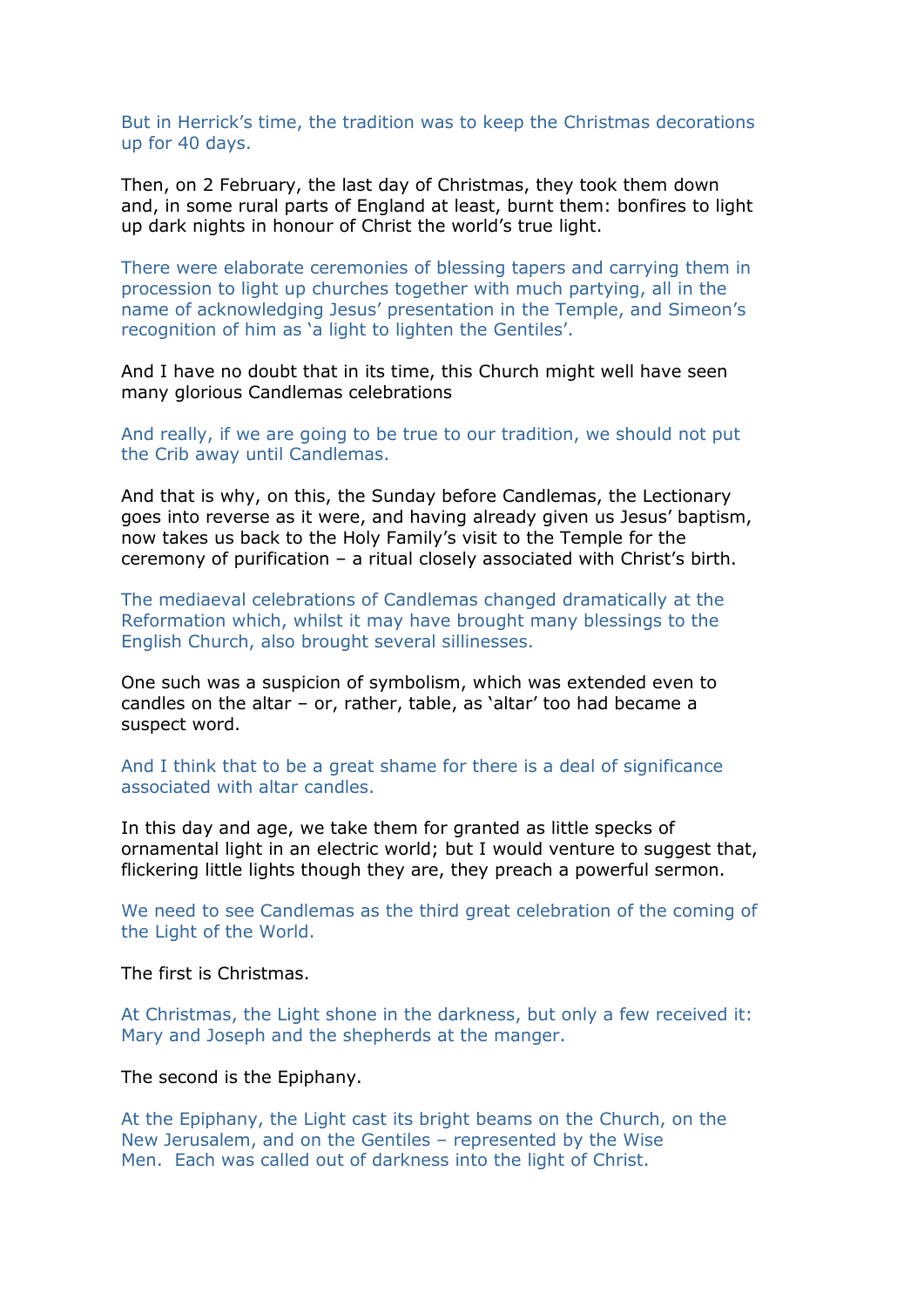And now we have the third celebration, Candlemas; today we hear of the Light of the World being placed in the hands of all the faithful; they had the Light, and were themselves to be lights in the world, as echoed in the words of Simeon:

## *Mine eyes have seen* thy *salvation, which thou hast prepared before the face of all people; a light to lighten the gentiles and the glory of thy people Israel.*

So whilst Candlemas might well have gone the way of most of the weekday festivals, and is largely ignored, we at least have our two candles on the altar.

Traditionally, the one on the left as we look at them is often called the Gospel candle and the other one, the one on the right, the Epistle candle.

The names come from the rubrics of the Book of Common Prayer which demand that the Epistle is read from the right of the sanctuary and the Gospel from the left.

However, I like to think of those candles in a slightly different way.

To my mind, one of the candles speaks of God, whilst the other speaks of our neighbour.

First then, the candle that speaks of God.

As children of God we are each made for God; made to worship him and adore him. It is when we feel close to God that we find our fulfilment – the theological term for this is 'adoration'.

## St Augustine describes it perfectly. *Thou hast formed us for thyself,* he writes *and our hearts are restless until they find their rest in thee.*

Or, to put it another way, when we really worship, when a church service or our own private prayers really engage us and we offer ourselves and all that we have and all that we are to God, then we experience a sense of well-being that tells us, 'This is what I was made for'.

The other candle is different. It calls us to serve God in the service of our fellow man.

Of all the high-sounding titles that are ascribed to the Pope in Rome, the one which strikes me most is 'The servant of the servants of God', and I think that is a title to which we should all aspire: *a servant of the servants of God.* 

And that means not picking and choosing whom to love and whom to serve.

A servant cannot just do the pleasant jobs.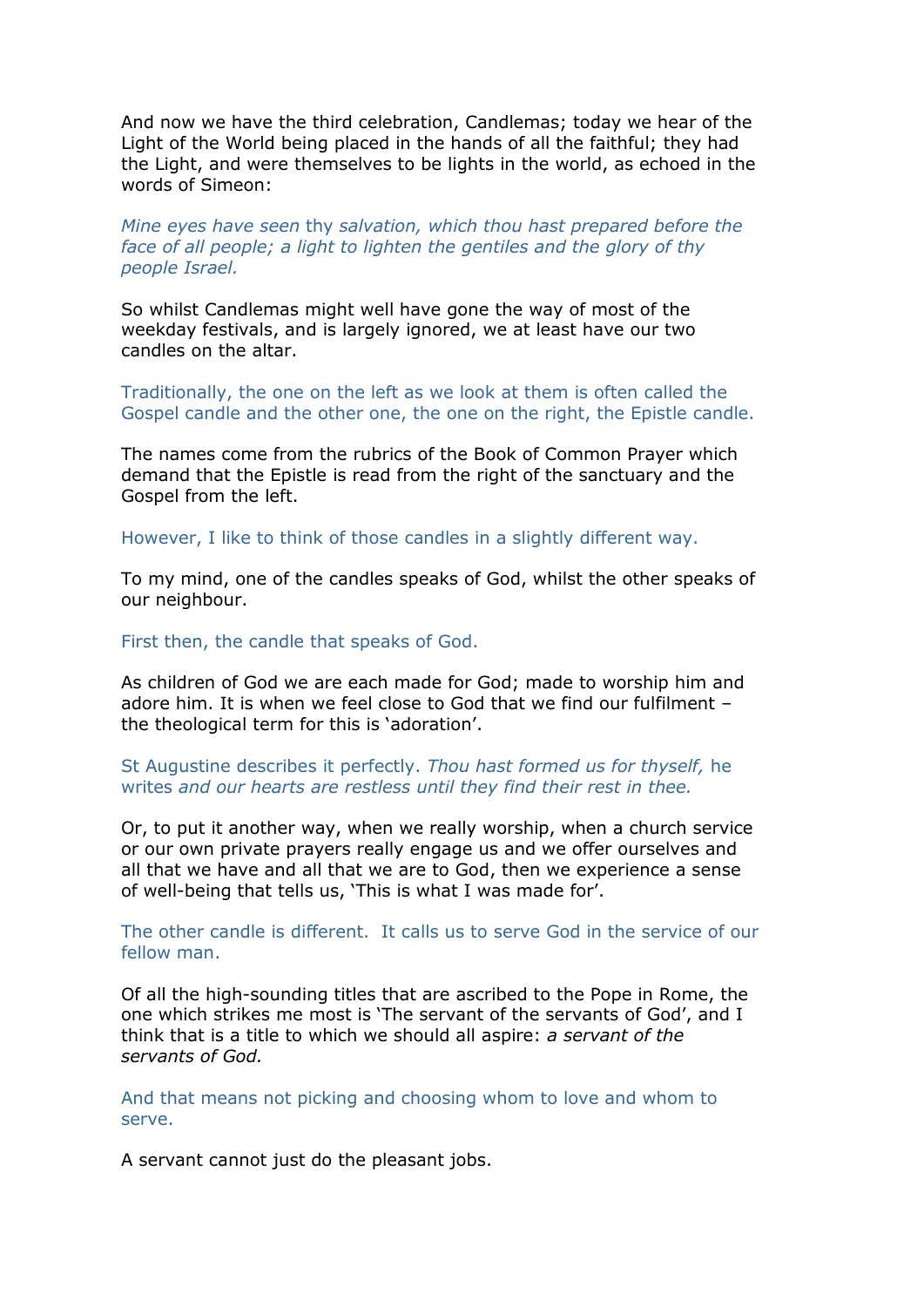As we all know well, some people are easy to love; some service is pleasant to do.

But the servants of the servants of God offer their service on the altar of God's love and that means serving everyone and doing everything – even those we do not like and those jobs we have no wish to do.

*Love your enemies,* commands the Lord; *do good to them that persecute you, bless those who curse you, pray for those who abuse you … and you will be sons of the Most High.* 

That then is the sermon offered by the candles on the altar.

And you know, it is a victorious sermon, for up there, on the high altar, the light they shed shines on the cross, which is the symbol of our faith, the sign of the victory won by Christ for all people.

It is sign of hope.

And candles have a part to play here too.

There are some words about candles that I came across the other day.

Somewhat worryingly it is titled Four Candles – an expression forever linked to the Two Ronnies in the English language of our land.

But that aside, these are words about candles that number four. It is perhaps a little sentimental, but it does have a powerful message

*The Four* Candles *burned slowly. Their Ambiance was so soft you could hear them speak...*

*The first candle said, "I Am Peace, but these days, nobody wants to keep me lit." Then Peace's flame slowly diminishes and goes out completely.*

*The second candle says, "I Am Faith, but these days, I am no longer* indispensable*." Then Faith's flame slowly diminishes and goes out completely.*

*Sadly the third candle spoke, "I Am Love and I haven't the strength to* stay *lit any longer." "People put me aside and don't understand my importance. They even forget to love those who are nearest to them." And, waiting no longer, Love goes out completely.*

*Suddenly...A child enters the room and sees the three candles no* longer *burning. The child begins to cry, "Why are you not burning? You are supposed to stay lit until the end."*